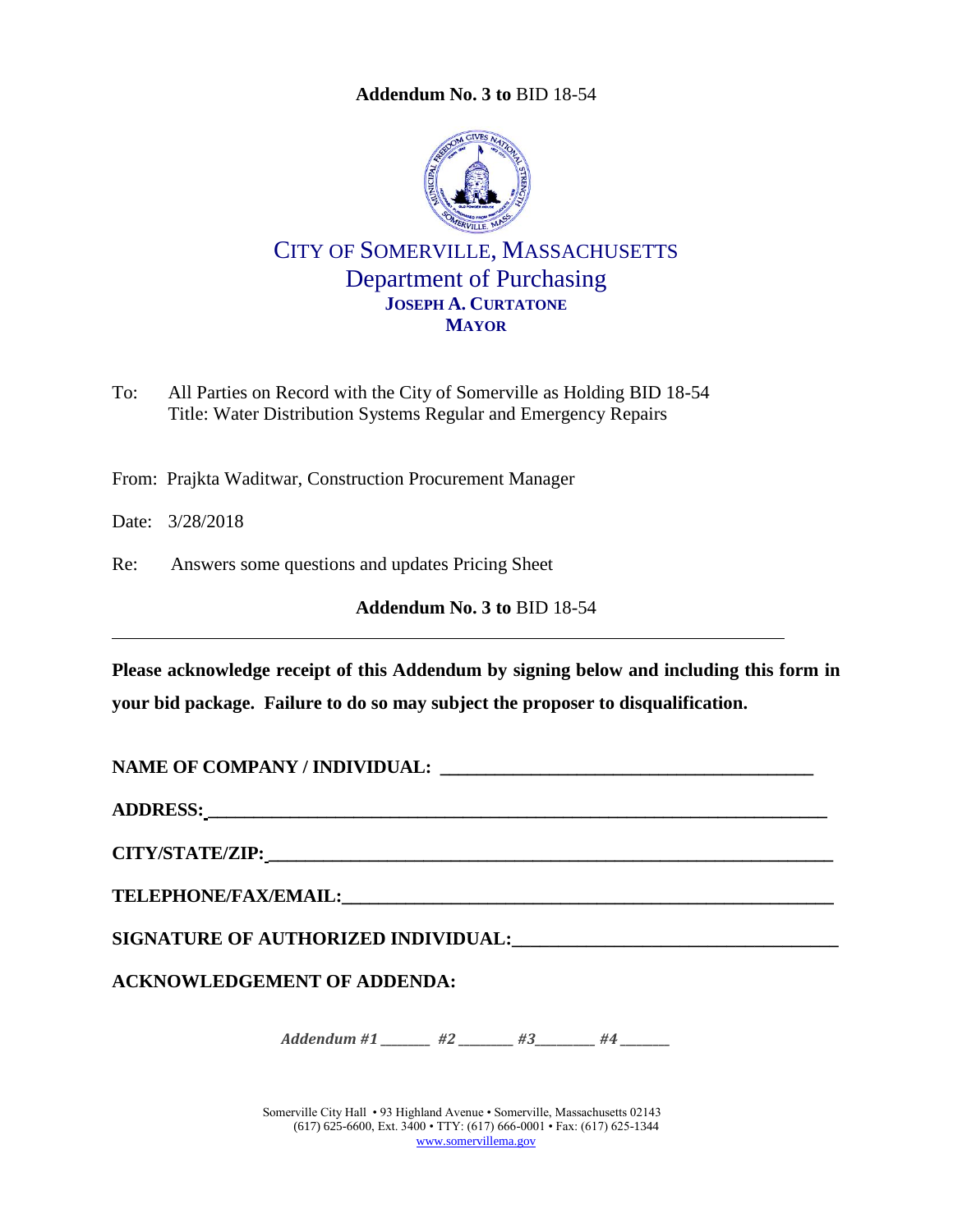#### **Answers to questions received by vendors.**

**Question 1**: Police Details – Is the contractor responsible for requesting and paying all Police details? If so how many Police details should be incorporated into the bid base amount and should this be a hourly rate, daily rate or for the duration of the contract?

**Answer:** No. The City will co-ordinate with the contractor for scheduling the Police details. The City will be responsible for all the payments required for the scheduled Police details.

**Question 2:** On the bid sheet the Equipment rate is (Per Unit). Can you please define Per Unit? Is it Hourly, daily etc.?

**Answer:** Equipment rate is per hour. **Please refer updated pricing sheet below.**

**Question 3:** Rule for Award (Lowest Total Price). Can you clarify the method of award? Is the Overhead and Profit NOT going to be calculated into total bid amount for award purposes? Will there be a maximum allowed percentage for Overhead and Profit on the bid sheet? **Answer:** The contract will be awarded based on the lowest total price. Total yearly bid amount is the sum of the subtotal of regular labor hours, subtotal of overtime labor hours, subtotal of each piece of the equipment. Total % of profit and overhead will not be included in the total bid price. There is no maximum allowed percentage for Overhead and Profit. **Please refer updated pricing sheet below.**

#### **Updated pricing sheet**

# **IFB#18-54 SECTION 4.0 FORM FOR GENERAL BID**

The undersigned proposes to furnish all labor and materials required for: **Water Distribution System Repairs & Maintenance.**

The bidder certifies the following bulleted statements and offers to supply and deliver the materials and services specified below in full accordance with the Contract Documents supplied by the City of Somerville.

- The bids will be received at the office of the Purchasing Director, Somerville City Hall, 93 Highland Avenue, Somerville, MA 02143 no later than **3 rd April, 2018 11:00AM EST**
- If the **awarded** vendor is a Corporation a "Certificate of Good Standing" (produced by the Mass. Sec. of State) must be furnished with the resulting contract (see Section 3.0.)
- **Awarded Vendor** must comply with Living Wage requirements (see Section 3.0; only for services)
- **Awarded Vendor** must comply with insurance requirements as stated in Section 3.0.
- The Purchasing Director reserves the right to accept or reject any or all bids and/or to waive any informality if in her/his sole judgment it is deemed to be in the best interest of the City of Somerville.
- The following prices shall include delivery, the cost of fuel, the cost of labor, and all other charges.
- This form to be enclosed in sealed bid package.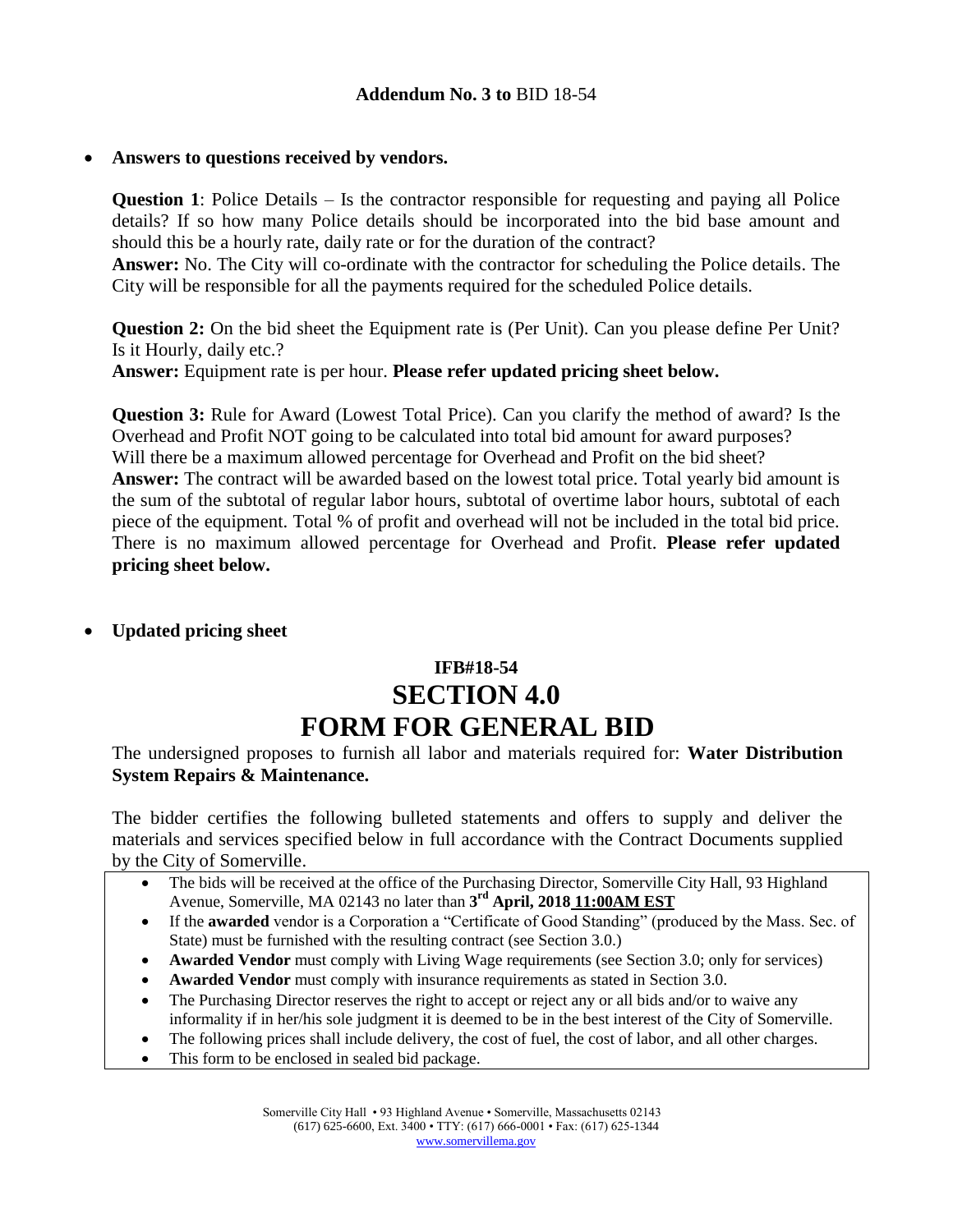Please quote the following items. Prices are to include delivery, cost of fuel and all other charges related to the services listed below. Prices are to remain the same for the entire contract period. **Price Proposal – Repairs to Water Distribution System Repairs**

|                                                                                             | $04/01/2018 -$ | <b>Option Year 2</b><br>$04/01/2019 -$ | <b>Option Year 3</b><br>$04/01/2020 -$ |
|---------------------------------------------------------------------------------------------|----------------|----------------------------------------|----------------------------------------|
| <b>Labor Class (Per hour)</b>                                                               | 03/31/2019     | 03/31/2020                             | 03/31/2021                             |
| <b>Regular Time</b><br><b>Estimated labor hours =</b><br>1000 hours<br>(7.30AM to 3.30PM)   |                |                                        |                                        |
| Supervisor of Foreman                                                                       | \$             | \$                                     | \$                                     |
| <b>Equipment Operator</b>                                                                   | \$             | \$                                     | \$                                     |
| Laborer                                                                                     | \$             | \$                                     | \$                                     |
| Subtotal – Regular Labor                                                                    | \$             | \$                                     | \$                                     |
| <b>Overtime</b><br><b>Estimated labor hours =</b><br>1000 hours<br>$(3.30$ PM to $7.30$ AM) |                |                                        |                                        |
| Supervisor of Foreman                                                                       | \$             | \$                                     | \$                                     |
| <b>Equipment Operator</b>                                                                   | \$             | \$                                     | \$                                     |
| Laborer                                                                                     | \$             | \$                                     | \$                                     |
| Subtotal – Overtime Labor                                                                   | \$             | \$                                     | \$                                     |

| <b>Equipment Rate: (Per hour)</b><br><b>Estimated labor hours = 1000</b><br><b>hours</b> | $04/01/2018 -$<br>03/31/2019 | <b>Option Year 2</b><br>$04/01/2019 -$<br>03/31/2020 | <b>Option Year 3</b><br>$04/01/2020 -$<br>03/31/2021 |
|------------------------------------------------------------------------------------------|------------------------------|------------------------------------------------------|------------------------------------------------------|
| Dump truck $(5-7 \text{ cy})$                                                            | \$                           | \$                                                   | \$                                                   |
| Dump Truck $(12-14 \text{ cy})$                                                          | \$                           | \$                                                   | \$                                                   |
| Backhoe/Loader 90HP 4whl                                                                 |                              |                                                      |                                                      |
| drive extend hoe                                                                         | \$                           | \$                                                   | \$                                                   |
| Skid Steer Load                                                                          | \$                           |                                                      |                                                      |

Somerville City Hall • 93 Highland Avenue • Somerville, Massachusetts 02143 (617) 625-6600, Ext. 3400 • TTY: (617) 666-0001 • Fax: (617) 625-1344 [www.somervillema.gov](http://www.somervillema.gov/)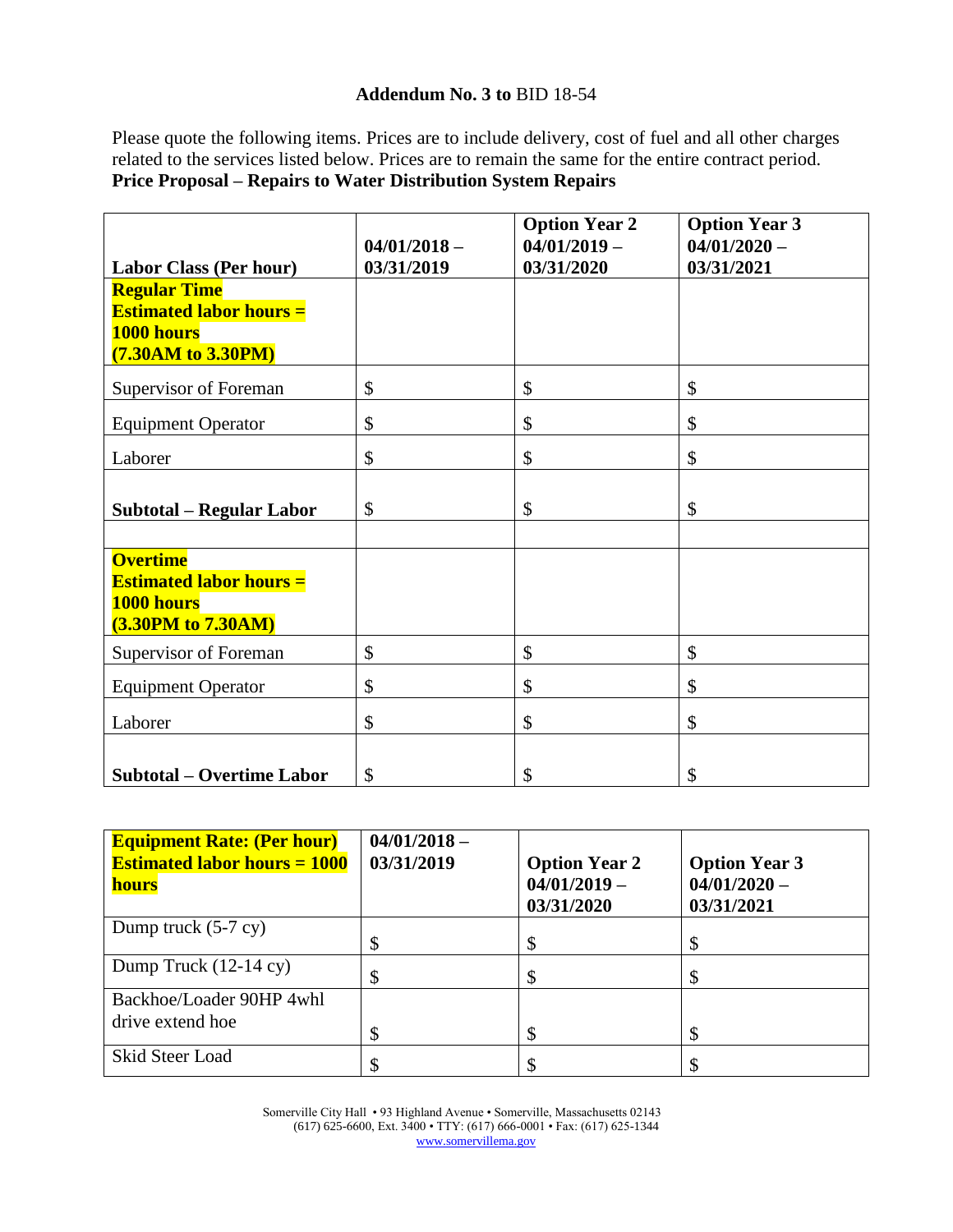| Pick-up Truck                                           | \$             | \$                   | \$                   |
|---------------------------------------------------------|----------------|----------------------|----------------------|
| Excavator with ability to                               |                |                      |                      |
| excavate to a depth of 19.5'                            | \$             | \$                   | \$                   |
| 185 CFM Compressor, hoses,                              |                |                      |                      |
| tools and jackhammers                                   | \$             | \$                   | \$                   |
|                                                         |                |                      |                      |
| Hydraulic Wheel Saw                                     | \$             | \$                   | \$                   |
| 3" Diaphragm Water Pump                                 |                |                      |                      |
| w/hose                                                  | \$             | \$                   | \$                   |
| 3" Centrifugal Water Pump                               |                |                      |                      |
| w/hose                                                  | \$             | \$                   | \$                   |
| 4" Centrifugal Water Pump                               |                |                      |                      |
| w/hose                                                  | \$             | \$                   | \$                   |
| 1 1/2 Ton Asphalt Roller                                |                |                      |                      |
|                                                         | \$             | \$                   | \$                   |
| <b>Sub Total of Equipment Rate:</b>                     |                |                      |                      |
|                                                         | \$             | \$                   | \$                   |
|                                                         |                |                      |                      |
|                                                         |                |                      |                      |
| <b>Equipment Rate: (Per hour)</b>                       | $04/01/2018 -$ |                      |                      |
|                                                         |                |                      |                      |
| <b>Estimated labor hours = 1000</b>                     | 03/31/2019     | <b>Option Year 2</b> | <b>Option Year 3</b> |
| <b>hours</b>                                            |                | $04/01/2019 -$       | $04/01/2020 -$       |
|                                                         |                | 03/31/2020           | 03/31/2021           |
| 4000 Watt Gas Generator                                 |                |                      |                      |
| w/Auxiliary Lights                                      | \$             | \$                   | \$                   |
| 18" Gas Chain Saw                                       |                |                      |                      |
|                                                         | \$             | \$                   | \$                   |
| Mueller Wet Tapping Machine                             |                |                      |                      |
| up to 2 inches                                          | \$             | \$                   | \$                   |
| Acetylene-oxygen Cutting                                |                |                      |                      |
| Torch w/Hose, Tips, & Gas                               | \$             | \$                   | \$                   |
| 12" gas Cut Off Saw w/Blade                             |                |                      |                      |
|                                                         | \$             | \$                   | \$                   |
| <b>Illuminated Mobile Arrow</b>                         |                |                      |                      |
| board w/Generator & Trailer                             | \$             | \$                   | \$                   |
| Concrete Saw 35 HP gas                                  |                |                      |                      |
| w/Diamond Blades 12"-24"                                |                |                      |                      |
|                                                         | \$             | \$                   | \$                   |
| <b>Concrete Coring Machine</b>                          |                |                      |                      |
| w/Diamond Core Bits 2"-12"<br>6' Hydraulic Street Broom | \$             | \$                   | \$                   |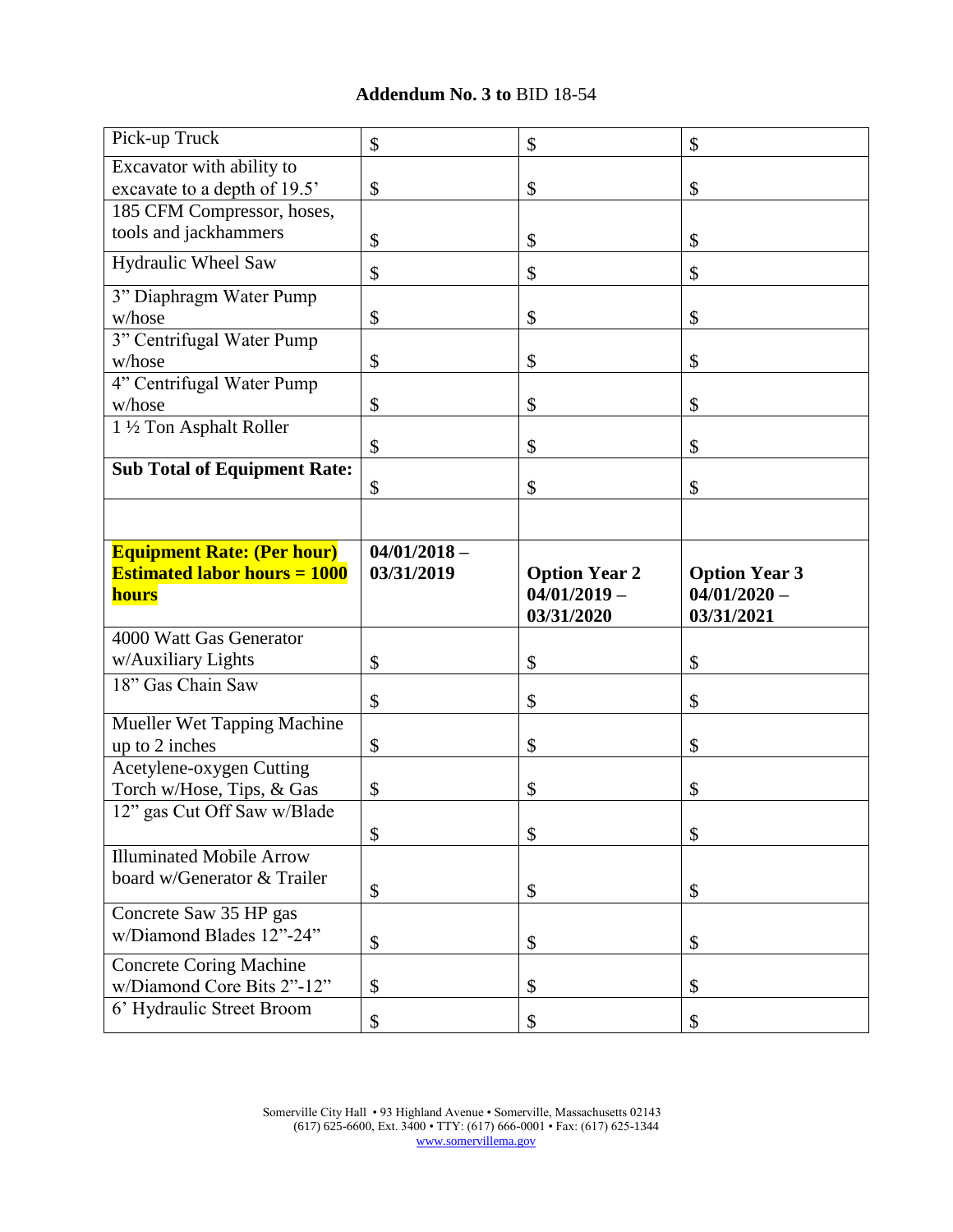| <b>Underground Pipe Locating</b>    |      |      |      |
|-------------------------------------|------|------|------|
| Equipment w/Ferrets, receiver       |      |      |      |
| & Transmitter                       | \$   | \$   | \$   |
| Electronic Underground Leak         |      |      |      |
| <b>Locating Equipment</b>           | \$   | \$   | \$   |
| 8hp Portable Gasoline Cement        |      |      |      |
| Mixer                               | \$   | \$   | \$   |
| <b>Sub Total of Equipment Rate:</b> |      |      |      |
|                                     | \$   | \$   | \$   |
| Total % of profit and Overhead      |      |      |      |
|                                     | $\%$ | $\%$ | $\%$ |
| <b>Total yearly Bid Amount</b>      |      |      |      |
| (Subtotal of regular labor hours    |      |      |      |
| + Subtotal of overtime labor        |      |      |      |
| hours $+$ Subtotal of equipment     |      |      |      |
| rate)                               | \$   |      |      |

(*If applicable*) The contract price does not include the items listed on the attached "Bid Form for Alternates;" the bidder understands that the project construction cost estimate provided by the City is inclusive of all the work described in this form.

The undersigned agrees that, if he is selected as general contractor, he will within five days, Saturdays, Sundays and legal holidays excluded, after presentation thereof by the awarding authority, execute a contract in accordance with the terms of this bid and furnish a performance bond and also a labor and materials or payment bond (as indicated in the "Key Project Information" section on the 2nd page of this bid), each of a surety company qualified to do business under the laws of the commonwealth and satisfactory to the awarding authority and each in the sum of the contract price, the premiums for which are to be paid by the general contractor and are included in the contract price; provided, however, that if there is more than one surety company, the surety companies shall be jointly and severally liable.

The undersigned hereby certifies that he is able to furnish labor that can work in harmony with all other elements of labor employed or to be employed on the work; that all employees to be employed at the worksite will have successfully completed a course in construction safety and health approved by the United States Occupational Safety and Health Administration that is at least 10 hours in duration at the time the employee begins work and who shall furnish documentation of successful completion of said course with the first certified payroll report for each employee; and that he will comply fully with all laws and regulations applicable to awards made subject to section 44A.

The undersigned further certifies under the penalties of perjury that this bid is in all respects bona fide, fair and made without collusion or fraud with any other person. As used in this subsection the word "person" shall mean any natural person, joint venture, partnership, corporation or other business or legal entity. The undersigned further certifies under penalty of perjury that the said undersigned is not presently debarred from doing public construction work in the commonwealth under the provisions of section twenty-nine F of chapter twenty-nine, or any other applicable debarment provisions of any other chapter of the General Laws or any rule or regulation promulgated thereunder.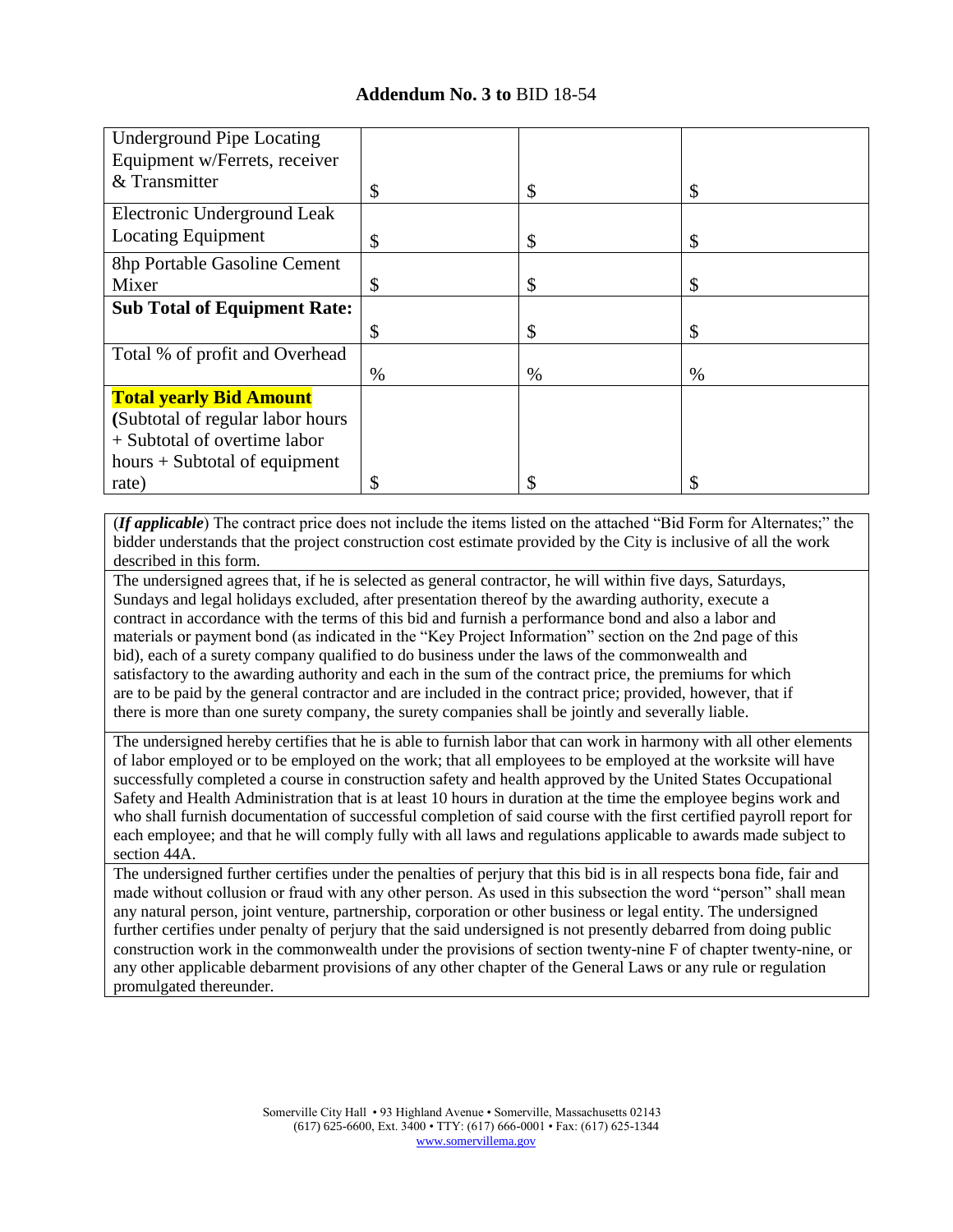The Undersigned Bidder certifies under the penalties of perjury that:

(1) Pursuant to M.G.L. c. 62C, §49A, to the best of the signatories knowledge and belief, that the Undersigned Bidder is in compliance with all laws of the Commonwealth relating to taxes, reporting of employees and contractors, and withholding and remitting child support, as well as paid all contributions and payments in lieu of contributions pursuant to MGL 151A, §19A(b); and,

(2) the Federal Employer Identification Number (EIN) of the Bidder is:

The Undersigned Bidder certifies under penalties of perjury that the Bidder is not presently debarred from doing federal or state public construction work, that the Bidder has not had its low bid rejected by any municipality in the previous two years, except:

in which case the reasons for rejection were as follows:

The Undersigned Bidder has submitted all requested referenced information on the Reference Form.

The Undersigned Bidder understands that the contractor and subcontractors will be required to pay prevailing wages to laborers and mechanics, and that if the Undersigned's bid is significantly below the average bid, the Awarding Authority may require the Bidder to substantiate that the bid is based on payment of wages at prevailing rates.

The Undersigned Bidder certifies that it can achieve substantial and final completion by the date notes in Section 2.2, herein, unless otherwise noted in the Notice to Proceed as delivered to the awarded vendor.

Should certain additional work be required, or should the quantities of certain classes of work be increased or decreased from those required by the Contract Documents, by authorization of the City, unit prices listed on the attached "Unit Price Form" shall at the option of the City be the basis of payment to the Contractor or credit to the City, for such increase or decrease in the work. The unit prices shall represent the exact net amount per unit to be paid the Contractor (in the case of addition or increase) or to be refunded the City (in the case of decrease). Contractually noted adjustments will be allowed for overhead, profit, insurance or other direct or indirect expenses of the Contractor or Subcontractors.

The unit prices shall include cost of fuel, all labor, materials, equipment, overhead, profit, insurance, etc. to cover the finished work of the several kinds called for. Changes shall be processed in accordance with the provisions of the General Conditions governing changes in the work.

Executed this day of the case of the secure of  $\alpha$  . 20

**Name of Company/Individual:**

**Address, City, State, Zip:**

| Tel #                                               | <b>Email:</b> |
|-----------------------------------------------------|---------------|
| Name and Title of Person Signing                    |               |
| <b>Signature of Authorized</b><br><b>Individual</b> |               |